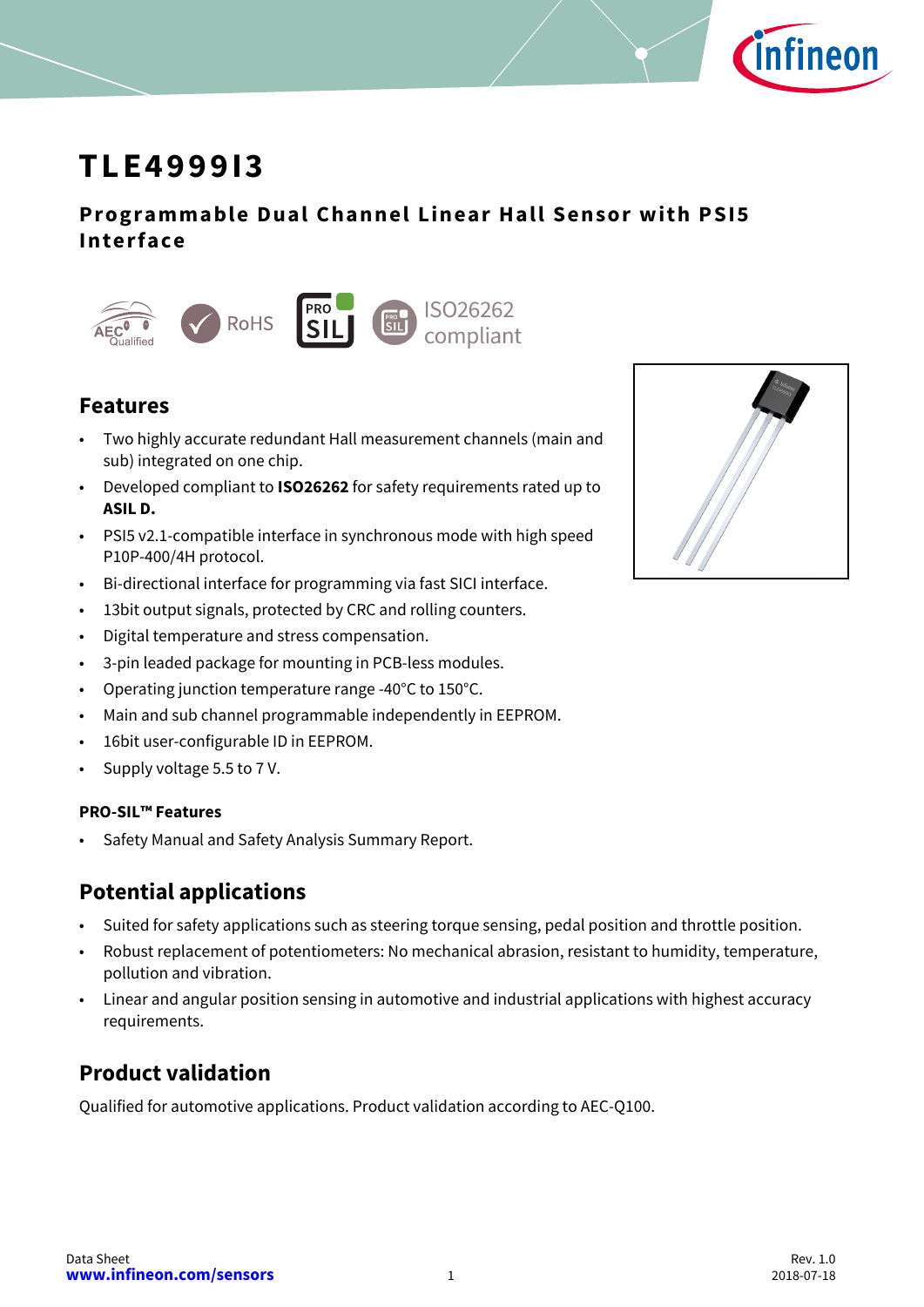

## **Description**

The TLE4999I3 is a dual channel linear Hall sensor with a synchronous digital PSI5-compatible interface

It is compliant to **ISO26262**, supporting safety requirements on system level rated up to **ASIL D**.

The TLE4999I3 features two highly accurate Hall measurement channels on one chip. A plausibility check of the two redundant channels on system level enables a high diagnostic coverage.

Highest accuracy over a wide temperature range and lifetime is achieved by an integrated digital temperature- and stress-compensation.

#### **Table 1 Ordering Information**

| <b>Product Name</b> | <b>Marking</b> | <b>Ordering Code</b> | Package     |  |  |
|---------------------|----------------|----------------------|-------------|--|--|
| TLE499913           | 499913         | SP001689862          | PG-SSO-3-12 |  |  |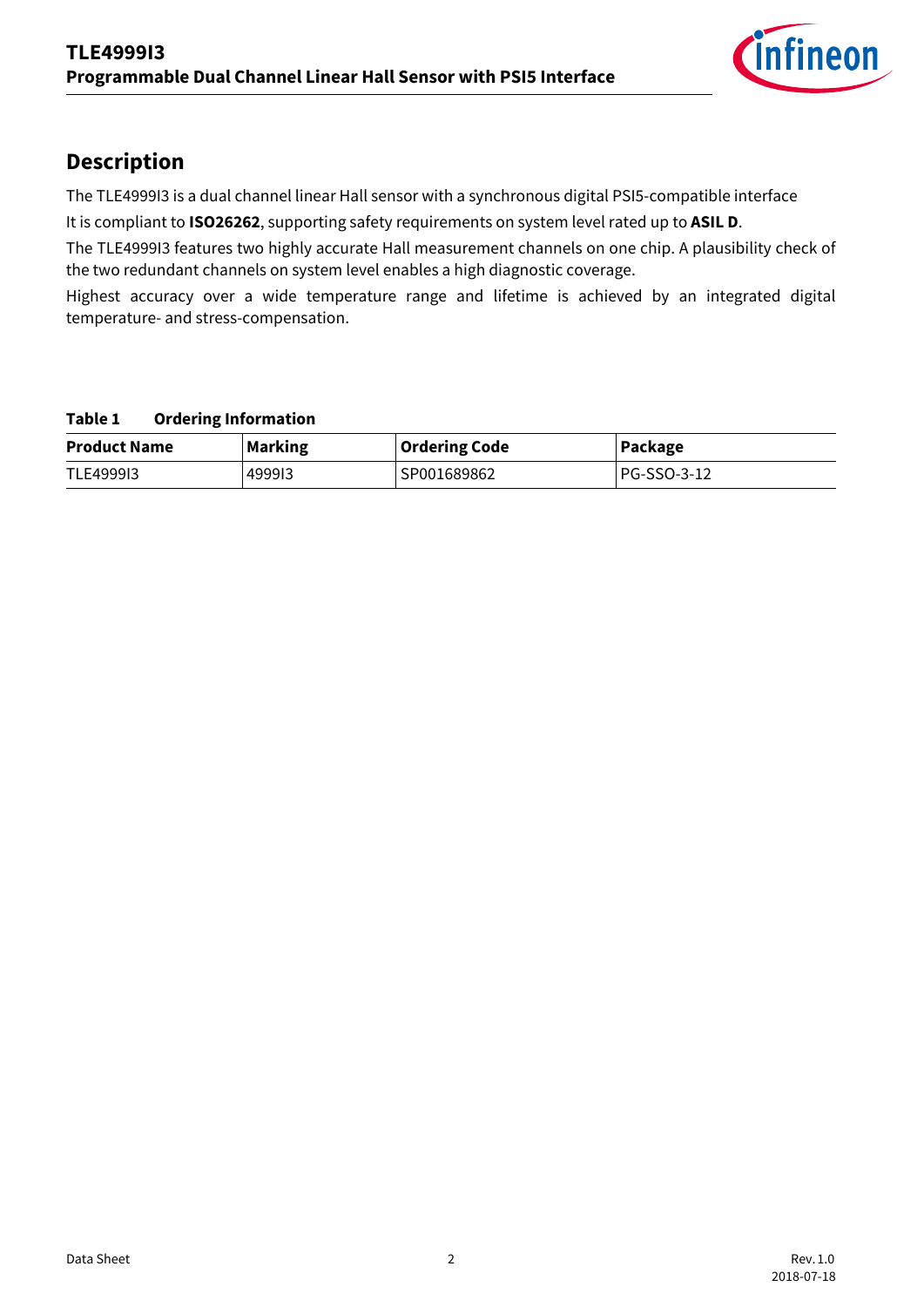

## **Table of Contents**

| $\mathbf{1}$            |  |
|-------------------------|--|
| $\overline{2}$          |  |
| $\overline{\mathbf{3}}$ |  |
| 4                       |  |
| 5                       |  |
| 6                       |  |
| $\overline{\mathbf{z}}$ |  |
| 8<br>8.1<br>8.2<br>8.3  |  |
| 9                       |  |
| 10                      |  |
| 11                      |  |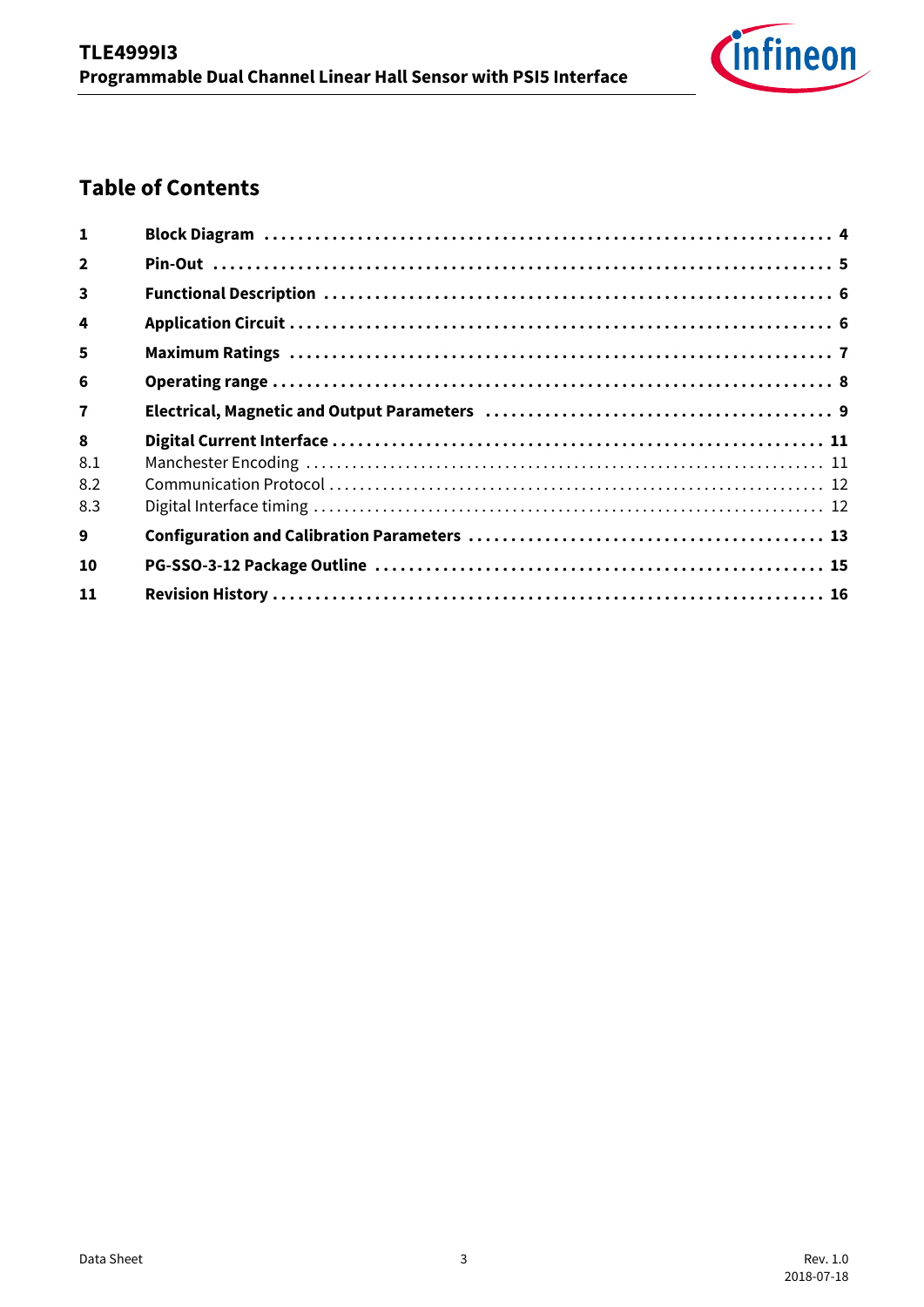### **Block Diagram**

### <span id="page-3-0"></span>**1 Block Diagram**

**[Figure 1](#page-3-1)** shows a simplified block diagram of the TLE4999I3.



<span id="page-3-1"></span>**Figure 1 TLE4999I3 Simplified Block Diagram**

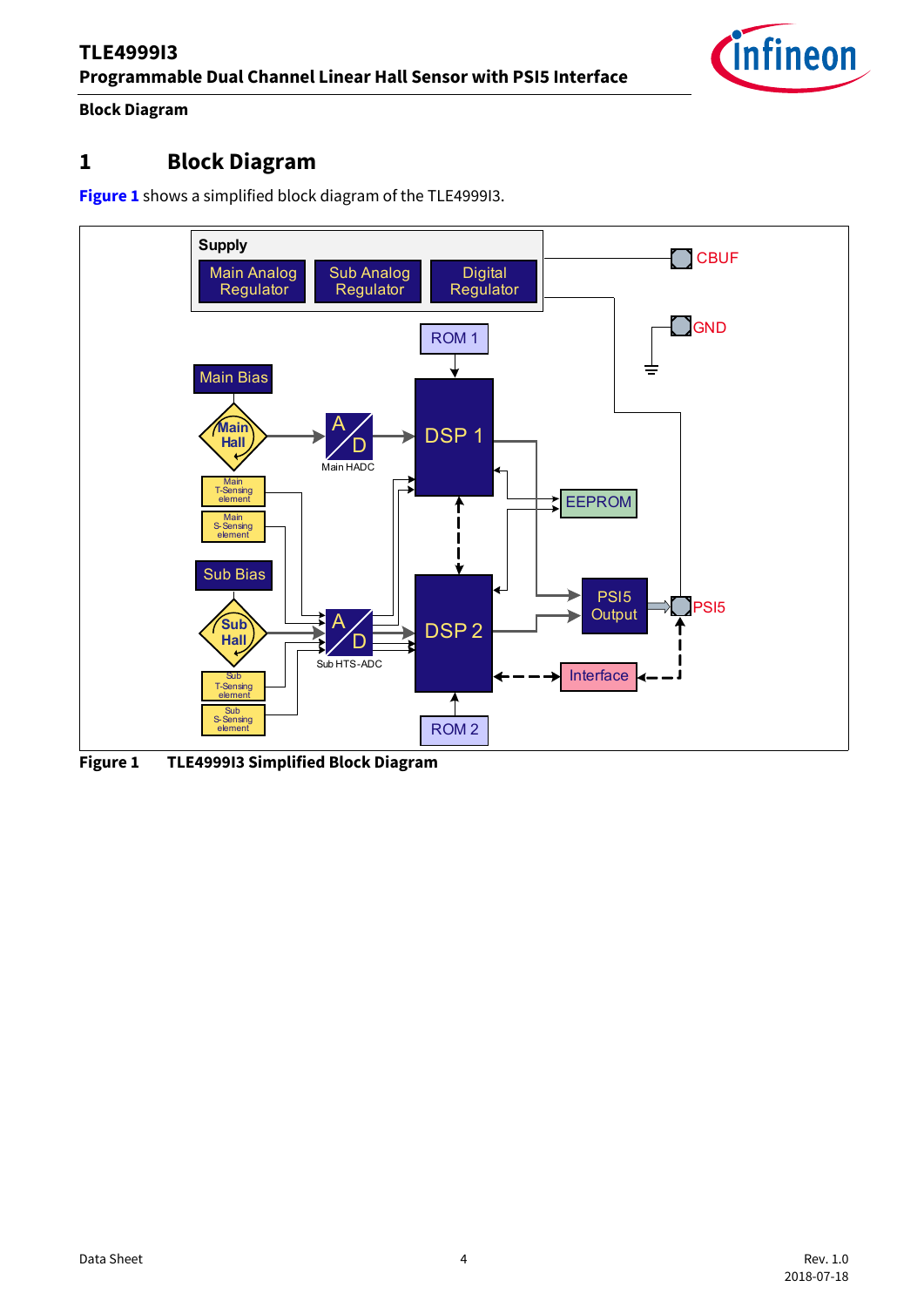

**Pin-Out**

## <span id="page-4-0"></span>**2 Pin-Out**



### **Figure 2 TLE4999I3 Pin Configuration and Hall Cell Location**

| Table 2 | <b>TLE4999I3 Pin Definitions and Functions</b> |
|---------|------------------------------------------------|
|---------|------------------------------------------------|

| Pin No. | Symbol           | <b>Function</b>             |
|---------|------------------|-----------------------------|
|         | <b>CBUF</b>      | Buffer capacitor            |
| ົ       | GND              | Ground                      |
| 3       | PS <sub>15</sub> | PSI5 output/ supply voltage |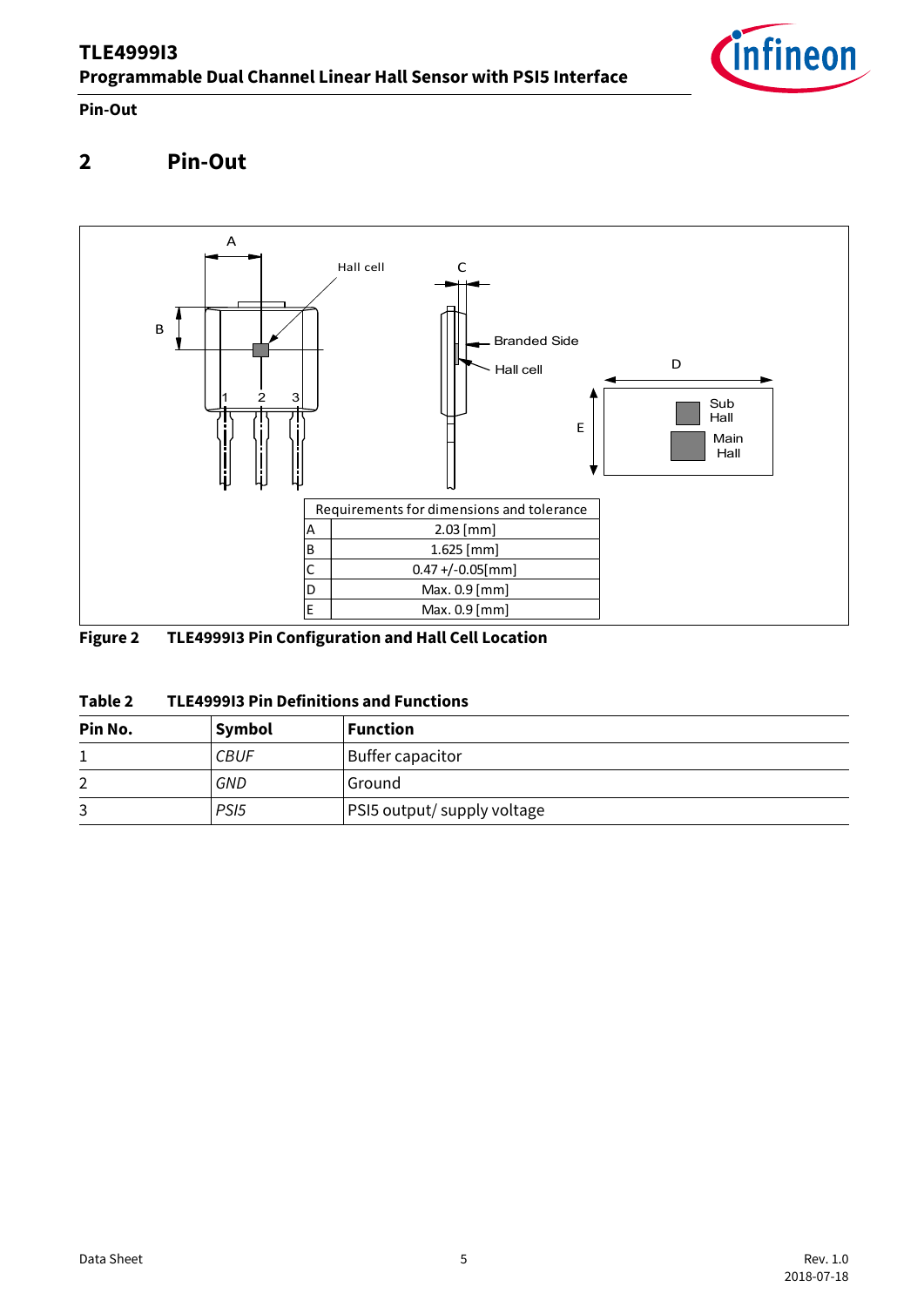

### **Functional Description**

### <span id="page-5-0"></span>**3 Functional Description**

The TLE4999I3 is a dual channel linear Hall sensor designed to meet the requirements of highly accurate steering torque measurement applications. The sensor provides a digital Manchester-encoded current modulation signal that is compatible to PSI5 v2.1 on the PSI5 pin. Configuration parameters can be programmed after assembly of the sensor in a module in an end-of-line calibration procedure using the twowire SICI (serial inspection and configuration interface).

The two measurement channels have separate analog supply domains controlled by the main and sub analog regulators. These regulators feed separate biasing units for the main and sub Hall sensor elements. The analog signal of the main Hall probe is fed into an analog-digital converter (main HADC), and is then processed in a digital signal processing unit (DSP1). A multiplexed second analog-digital converter (sub HTS-ADC) is used to convert analog signals from the main and sub temperature and stress sensing elements, and the sub Hall probe. The sub Hall, sub temperature and sub stress signals are fed into the second digital signal processing unit (DSP2). The main temperature and main stress signals are fed into DSP1. Each DSP uses its corresponding temperature, stress and Hall signal, together with compensation parameters stored in the EEPROM to calculate a Hall measurement value that is compensated for stress and temperature drift effects.

A high speed Manchester-encoded protocol is generated from the data of the two DSPs in the PSI5 output stage. The protocol is transmitted in synchronous mode, triggered by a synchronization pulse on the PSI5 pin.

## <span id="page-5-1"></span>**4 Application Circuit**

**[Figure 3](#page-5-2)** shows the recommended application circuit of the TLE4999I3.



<span id="page-5-2"></span>**Figure 3 TLE4999I3 Recommended Application Circuit**

Programming of the sensor is done via the SICI interface on the PDL line.

*Note: Infineon recommends that the capacitors are placed close to the sensor*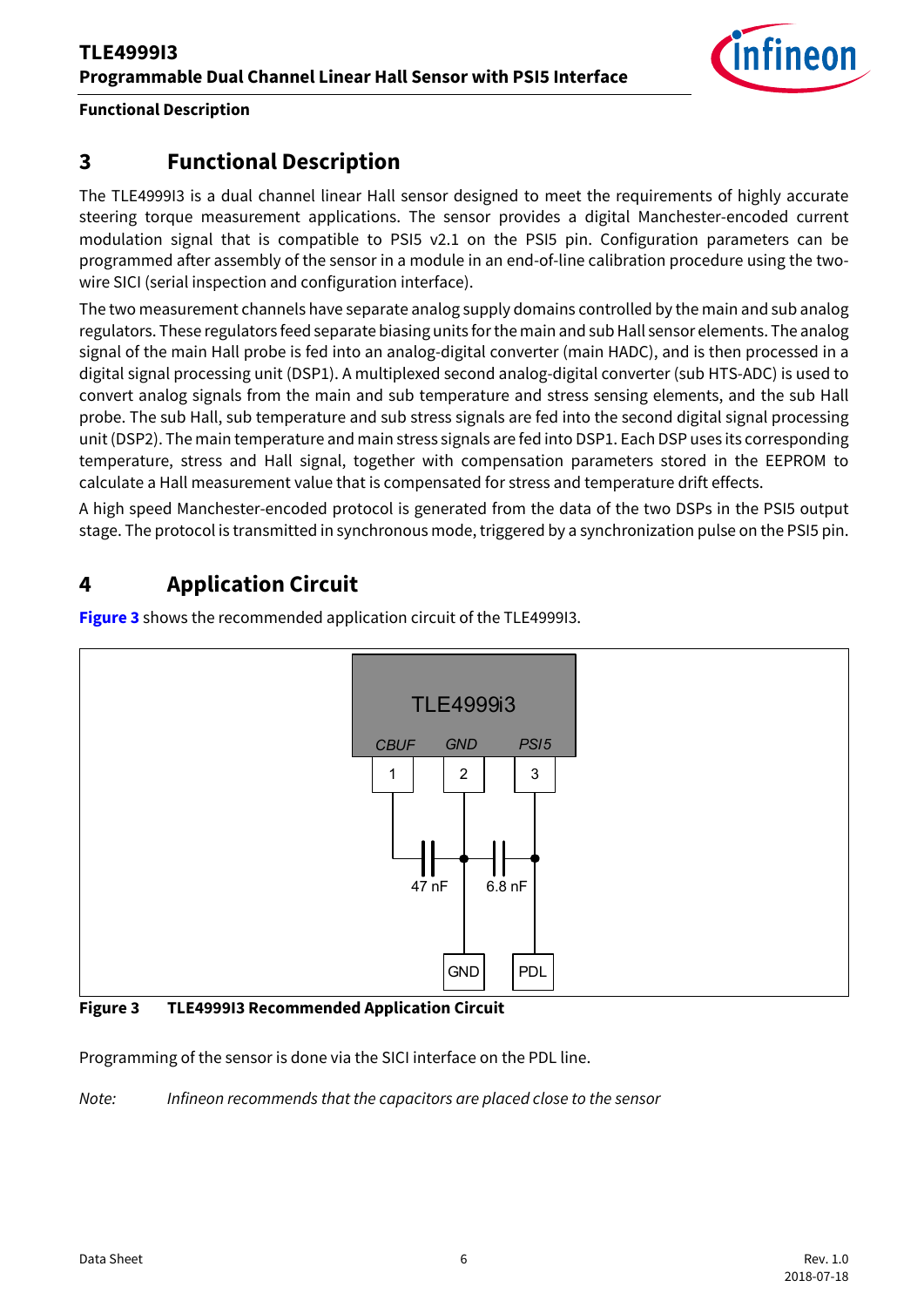<span id="page-6-1"></span>

**Maximum Ratings**

### <span id="page-6-0"></span>**5 Maximum Ratings**

#### <span id="page-6-2"></span>**Table 3 Absolute Maximum Ratings**

| <b>Parameter</b>                     | Symbol                                                   | <b>Limit Values</b>      |                          | Unit         | <b>Notes</b>                                                                                                                                                     |  |
|--------------------------------------|----------------------------------------------------------|--------------------------|--------------------------|--------------|------------------------------------------------------------------------------------------------------------------------------------------------------------------|--|
|                                      |                                                          | Min.                     | Max.                     |              |                                                                                                                                                                  |  |
| Non-operating temperature            | $\mathsf{T}_{\mathsf{NOL}}$                              | $-40$                    | 150                      | $^{\circ}$ C | max. 4400 hours at $150^{\circ}C^{1}$<br>(not additive)                                                                                                          |  |
| Junction temperature                 | $^{\circ}$ C<br>$-40$<br>175<br>$T_{\rm J}$<br>additive) |                          |                          |              | max. 96 hours at $175^{\circ}C^{1}$ (not                                                                                                                         |  |
| Voltage supply maximum<br>ratings    | $V_{DD, max}$                                            | $-21.5$                  | 21.5                     | $\vee$       | max. 24 h for -40°C to 30°C T<br>max. 10 min for 30°C to 80°C T <sub>1</sub><br>max. 30 s for 80°C to 125°C T<br>max. 15 s above 125 $^{\circ}$ C T <sub>J</sub> |  |
| Supply current in overvoltage        | $I_{DD, \, \text{ov}}$                                   | $\qquad \qquad -$        | 45                       | mA           | time limitation for $V_{DD}$ applies                                                                                                                             |  |
| Supply current in reverse<br>voltage | <b>I</b> DD, rev                                         | $-75$                    | $\overline{\phantom{0}}$ | mA           | time limitation for $V_{DD}$ applies                                                                                                                             |  |
| Magnetic flux density                | $B_{\text{max}}$                                         | $\overline{\phantom{0}}$ | 1000                     | mT           |                                                                                                                                                                  |  |
| <b>ESD</b> immunity                  | V <sub>нвм</sub>                                         |                          | ±4                       | kV           | The product can withstand<br>the specified maximum<br>Electro-Satic Discharge<br>voltage according to HBM<br>ESD test standard <sup>2)</sup>                     |  |
|                                      | $V_{CDM}$                                                |                          | ±0.75                    | kV           | The product can withstand<br>the specified maximum<br>Electro-Satic Discharge<br>voltage according to CDM ESD<br>test standard <sup>3)</sup>                     |  |

1) Maximum exposure time at other junction temperatures shall be calculated using the Arrhenius-model

2) Human Body Model (HBM) according to ANSI/ESDA/JEDEC JS-001

3) Charged Device Model (CDM) according to ANSI/ESDA/JEDEC JS-002

*Note: Any stress exceeding the values listed in [Table 3](#page-6-2) may cause permanent damage to the device. The values given are stress ratings only and functional operation of the device at these conditions is not implied. Exposure to absolute maximum rating conditions for extended periods may affect device reliability.*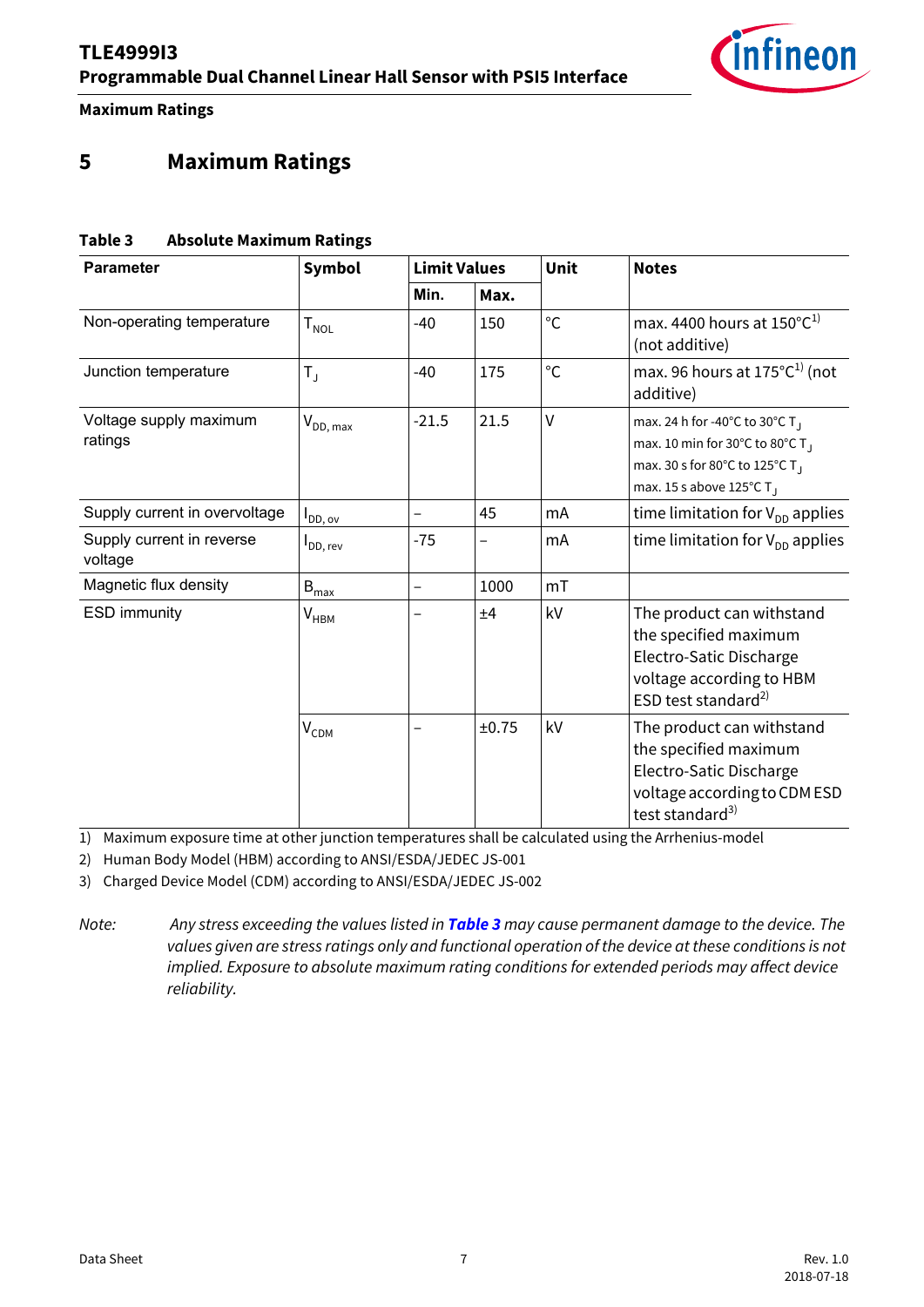**Operating Range**

### <span id="page-7-0"></span>**6 Operating Range**

The following operating conditions must not be exceeded in order to ensure correct operation of the TLE4999I3. All parameters specified in the next sections refer to these operating conditions unless otherwise indicated.

### <span id="page-7-2"></span>**Table 4 Operating Range**

| <b>Parameter</b>                  | <b>Symbol</b>     |                         | <b>Values</b> |                           | Unit         | <b>Notes</b>                                                         |  |  |
|-----------------------------------|-------------------|-------------------------|---------------|---------------------------|--------------|----------------------------------------------------------------------|--|--|
|                                   |                   | Min.                    | Typ.          | Max.                      |              |                                                                      |  |  |
| Supply voltage                    | $V_{DD,\,cm}$     | 5.5                     | -             |                           | V            |                                                                      |  |  |
|                                   |                   | $V_{DD, \, \text{pon}}$ |               | 5.5                       | V            | Extended range <sup>1)</sup>                                         |  |  |
|                                   |                   | 7                       |               | 16.5                      | v            | Extended range <sup>2)</sup>                                         |  |  |
| Sync pulse voltage                | $V_{\text{sync}}$ | $V_{DD,\,cm}$<br>$+2.5$ |               | $16.5 -$<br>$V_{DD,\,cm}$ | V            |                                                                      |  |  |
| Operating junction<br>temperature | $T_{\text{J}}$    | $-40$                   |               | 150                       | $^{\circ}$ C | max.4400 hours at $150^{\circ}C^{3}$ (not<br>additive)               |  |  |
| Magnetic flux density             | B                 | -                       |               | 25                        | mT           | Maximum magnetic<br>measurement range:<br>-25 to 25 mT <sup>4)</sup> |  |  |

1) No performance degradation in undervoltage between 5.5 V and actual supply undervoltage reset level

2) No performance degradation in overvoltage between 7 V and actual supply overvoltage shutdown level

3) Maximum exposure time at other junction temperatures shall be calculated using the Arrhenius-model

4) At room temperature

*Note: In addition to adhering to [Table 4](#page-7-2), the specifications of the PSI5 standard Rev.2.1 regarding wiring and transceiver characteristics have to be obeyed to ensure accurate and reliable operation.*

<span id="page-7-1"></span>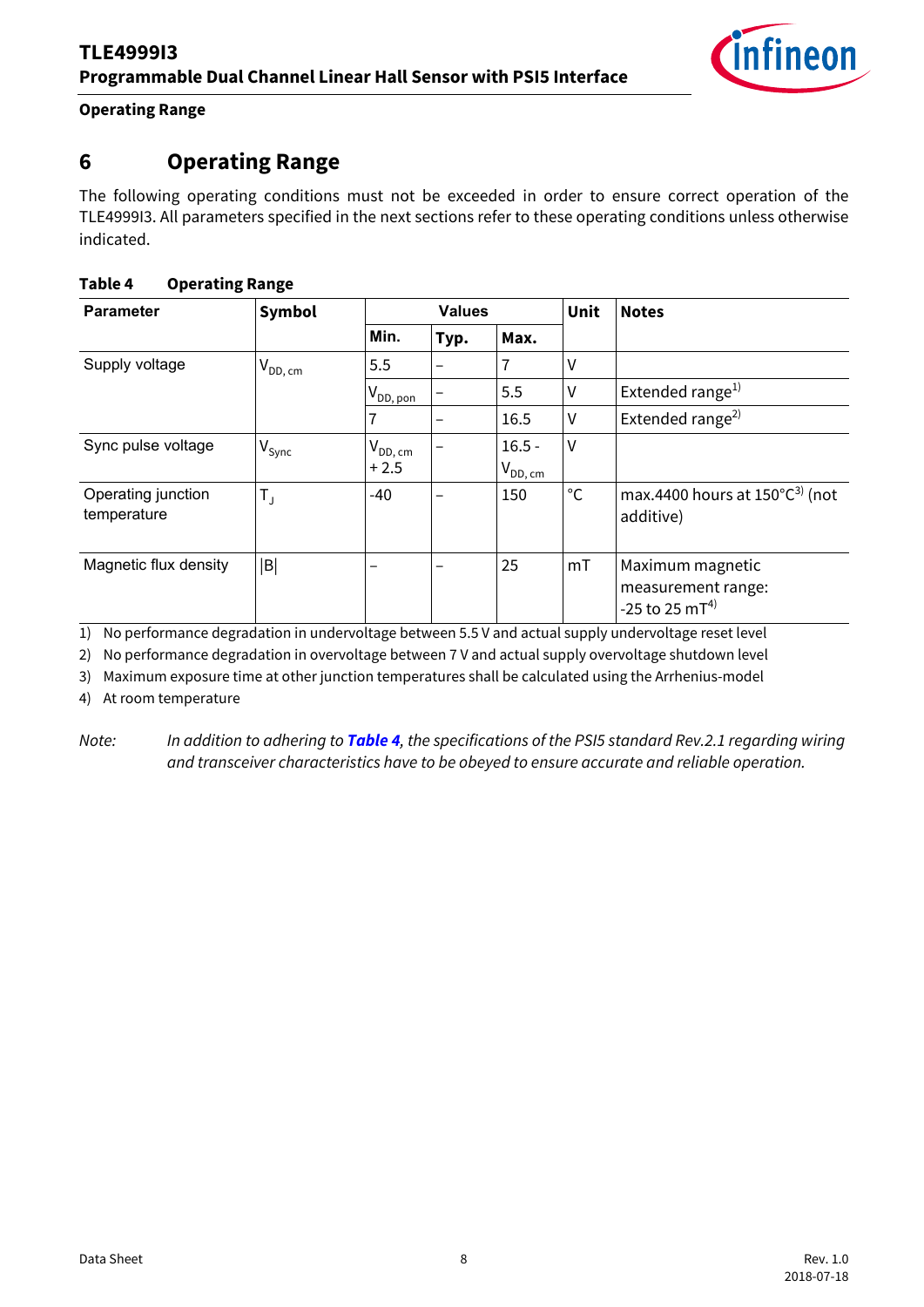

#### **Electrical, Magnetic and Output Parameters**

## <span id="page-8-0"></span>**7 Electrical, Magnetic and Output Parameters**

All specifications are valid over the full temperature range and over lifetime.

#### **Table 5 Electrical Characteristics**

| <b>Parameter</b>                     | Symbol                       |      | <b>Values</b>            |      | Unit          | <b>Notes</b>                                                                    |  |  |
|--------------------------------------|------------------------------|------|--------------------------|------|---------------|---------------------------------------------------------------------------------|--|--|
|                                      |                              | Min. | Typ.                     | Max. |               |                                                                                 |  |  |
| Supply current                       | $I_{DD}$                     | 4    |                          | 14   | mA            |                                                                                 |  |  |
| Communication sink<br>current        | $\Delta I$                   | 22   | 26                       | 30   | mA            |                                                                                 |  |  |
| Power-on time                        | $t_{\text{pon}}$             |      |                          | 5    | ms            |                                                                                 |  |  |
| Supply undervoltage<br>reset level   | $V_{DD, \, \text{pon}}$      | 3.1  |                          | 3.9  | V             | Equal or below this level no<br>PSI5 protocol is transmitted                    |  |  |
| Supply undervoltage<br>release level | $V_{DD, \, \text{pon rel}}$  | 3.25 |                          | 4.5  | $\vee$        | Above or equal to this value the<br>PSI5 protocol is transmitted<br>again       |  |  |
| Supply overvoltage<br>shutdown level | $V_{DD,ov}$                  | 17.5 |                          | 21.5 | V             | Equal or above this level no<br>PSI5 protocol shall be<br>transmitted           |  |  |
| Supply overvoltage<br>release level  | $V_{DD, \text{ ov rel}}$     | 16   |                          | 19   | $\vee$        | Below or equal to this value the<br>PSI5 protocol shall be<br>transmitted again |  |  |
| Reset hysteresis                     | $V_{DD, \, \text{pon hyst}}$ | 100  | $\overline{\phantom{0}}$ | 300  | mV            |                                                                                 |  |  |
| Interface timing<br>variation        | $\Delta f_{PSI5}$            | $-5$ |                          | 5    | $\frac{0}{0}$ | in % of nominal PSI5 timing                                                     |  |  |

Main and sub channels of the TLE4999I3 provide highly accurate 13bit magnetic field signals. The output characteristics of the two channels are specified in **[Table 6](#page-8-1)**, **[Table 7](#page-9-0)**, and **[Table 8](#page-9-1)**.

<span id="page-8-1"></span>**Table 6 Magnetic and output characteristics of main channel**

| <b>Parameter</b>                           | Symbol                      |        | <b>Values</b>            |      | Unit              | <b>Notes</b>                                                                             |  |
|--------------------------------------------|-----------------------------|--------|--------------------------|------|-------------------|------------------------------------------------------------------------------------------|--|
|                                            |                             | Min.   | Typ.                     | Max. |                   |                                                                                          |  |
| Magnetic offset drift<br>main <sup>1</sup> | $\Delta B_{OS~Main}$        | $-100$ | $\overline{\phantom{0}}$ | 100  | μT                |                                                                                          |  |
| Output noise (RMS)                         | ∣ OUT <sub>Noise_Main</sub> |        |                          | 4    | LSB <sub>13</sub> | at LP-Filter setting 8, range 25<br>mT, gain 1.0 (scales linearly<br>with gain),  B =0mT |  |

1) Drift over temperature and lifetime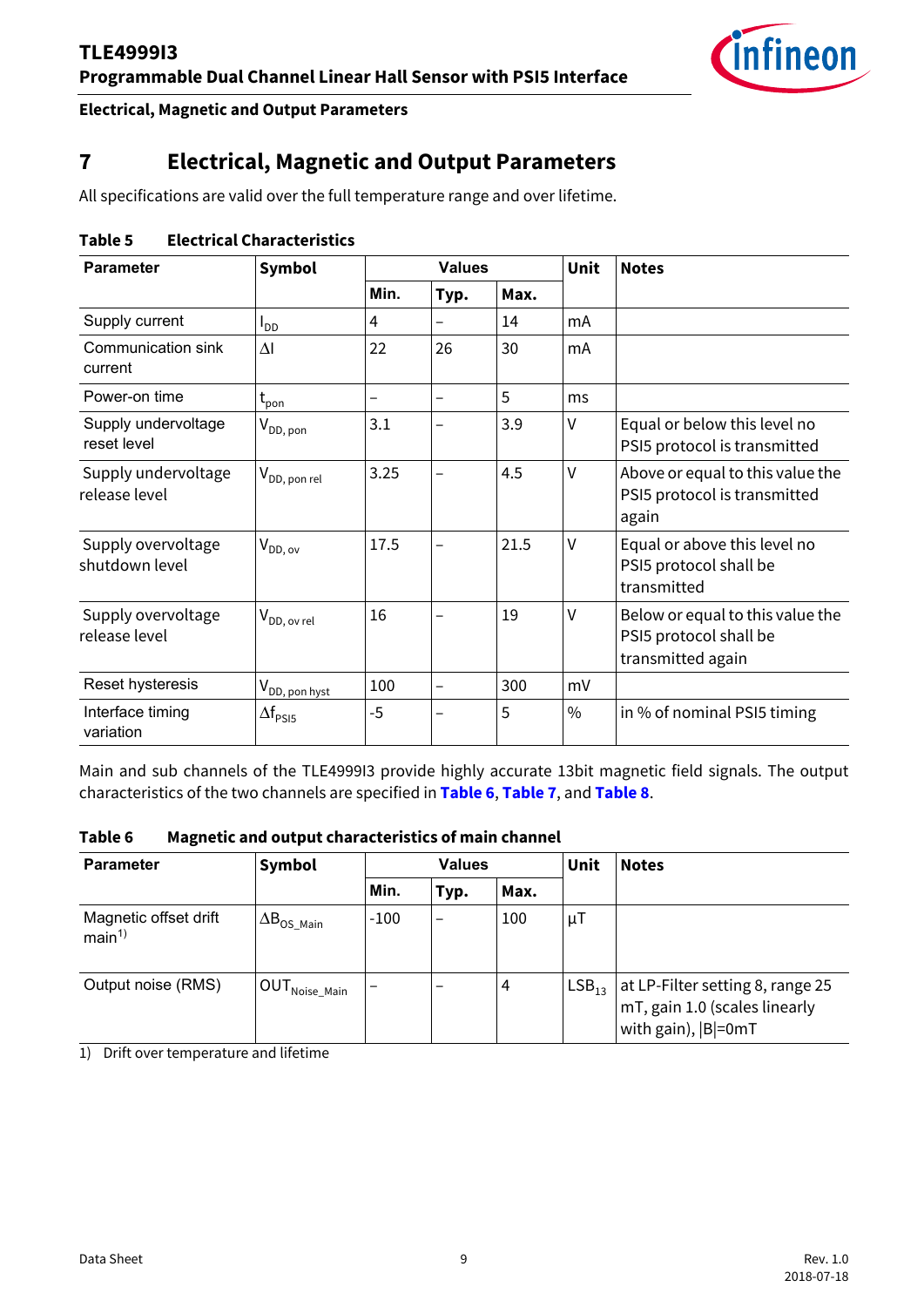

#### **Electrical, Magnetic and Output Parameters**

| <b>Parameter</b>                          | Symbol                                           | <b>Values</b> |      |      | Unit              | <b>Notes</b>                                                                             |  |  |
|-------------------------------------------|--------------------------------------------------|---------------|------|------|-------------------|------------------------------------------------------------------------------------------|--|--|
|                                           |                                                  | Min.          | Typ. | Max. |                   |                                                                                          |  |  |
| Magnetic offset drift<br>sub <sup>1</sup> | $\Delta B_{OS-Sub}$                              | $-200$        |      | 200  | μT                |                                                                                          |  |  |
| Output noise (RMS)                        | $\mathsf{I}\,\mathsf{OUT}_{\mathsf{Noise\_Sub}}$ |               |      | 8    | LSB <sub>13</sub> | at LP-Filter setting 8, range 25<br>mT, gain 1.0 (scales linearly<br>with gain),  B =0mT |  |  |

#### <span id="page-9-0"></span>**Table 7 Magnetic and output characteristics of sub channel**

1) Drift over temperature and lifetime

#### <span id="page-9-1"></span>**Table 8 Common magnetic and output characteristics for main and sub channel**

| <b>Parameter</b>                                  | Symbol                   |                 | <b>Values</b> |      | Unit              | <b>Notes</b>                                                             |
|---------------------------------------------------|--------------------------|-----------------|---------------|------|-------------------|--------------------------------------------------------------------------|
|                                                   |                          | Min.            | Typ.          | Max. |                   |                                                                          |
|                                                   |                          |                 |               |      |                   |                                                                          |
| Magnetic sensitivity<br>drift <sup>1</sup>        | $\Delta S_{\text{Main}}$ | $-2$            | -             | 2    | $\%$              |                                                                          |
| Magnetic initial offset -<br>Main and Sub channel | $\Delta B_{OS}$          | $-300$          |               | 300  | $\mu$ T           | at 0 h, 25 °C                                                            |
| Magnetic hysteresis                               | $B_{Hys}$                | $\qquad \qquad$ | -             | 20   | $\mu$ T           | at range 25 mT, gain=1.0, 25°C                                           |
| Integral non-linearity                            | <b>INL</b>               | $-24$           |               | 24   | LSB <sub>13</sub> | at range 25 mT, gain 1.0 (scales<br>linearly with gain)                  |
| Signal latency <sup>2)</sup>                      | t <sub>latency</sub>     |                 |               | 500  | μs                | not including interface<br>transmission time.<br>for LP-Filter setting 8 |

1) Drift over temperature and lifetime

2) Defined as phase shift of 100 Hz sine signal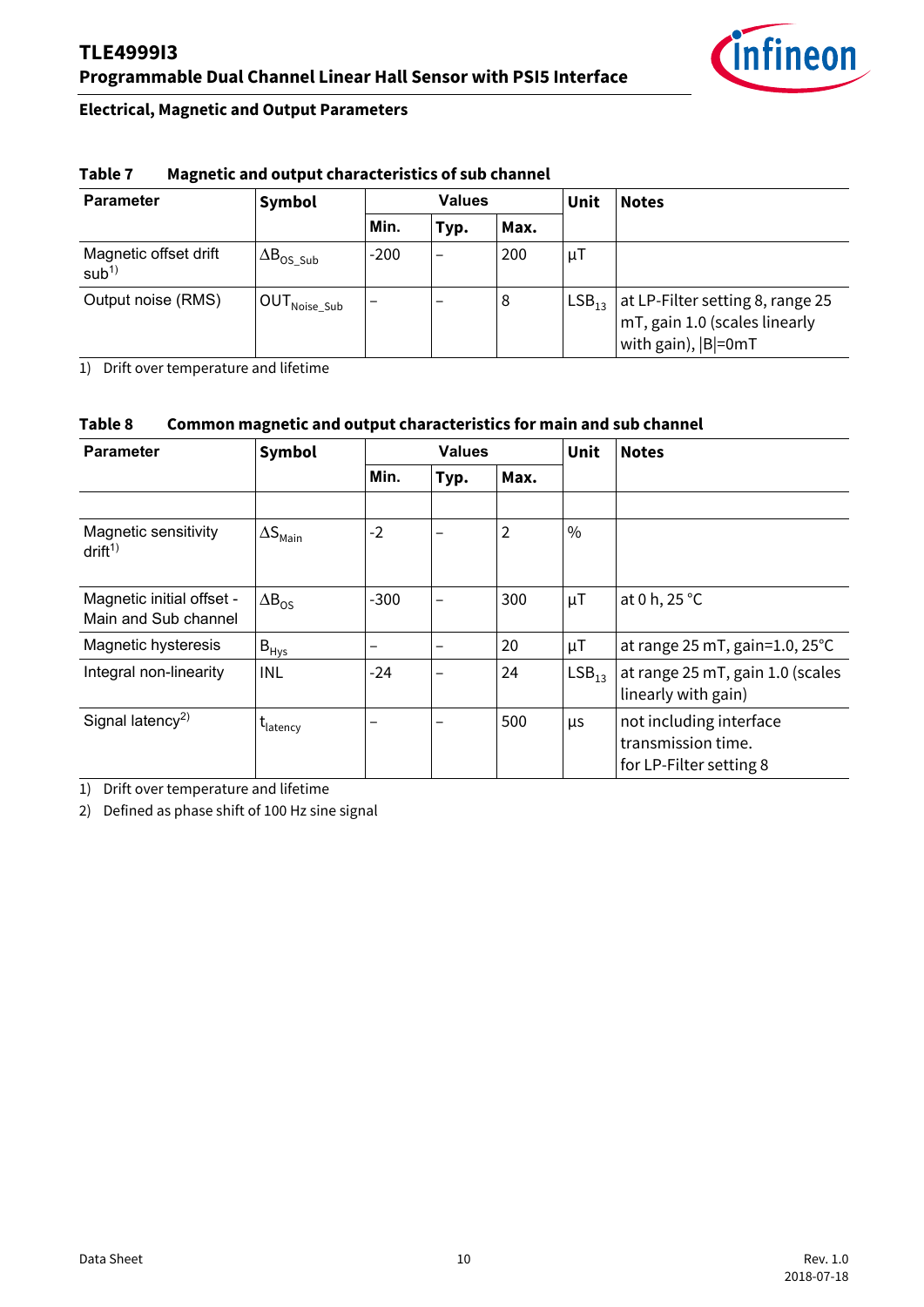

### **Digital Current Interface**

**[Figure 4](#page-10-2)** shows the output characteristics of the sensor's main and sub channel in the default setting. The output characteristics can be changed by reconfiguring the zero point, gain and clamping ranges for main and sub channel (see **[Chapter 9](#page-12-0)**).



<span id="page-10-2"></span>**Figure 4 TLE4999I3 Default Output Characteristic**

### <span id="page-10-0"></span>**8 Digital Current Interface**

The TLE4999I3 has a digital current interface in synchronous mode, which is compatible to PSI5 Rev2.1.

### <span id="page-10-1"></span>**8.1 Manchester Encoding**

The digital interface uses Manchester encoding for data transmission. In the middle of each bit there is a rising or falling edge, which is interpreted as a logical "0" or "1" by the receiver (see **[Figure 5](#page-10-3)**). This allows for a synchronisation of the receiver to the sensor and efficient bit-error detection.



<span id="page-10-3"></span>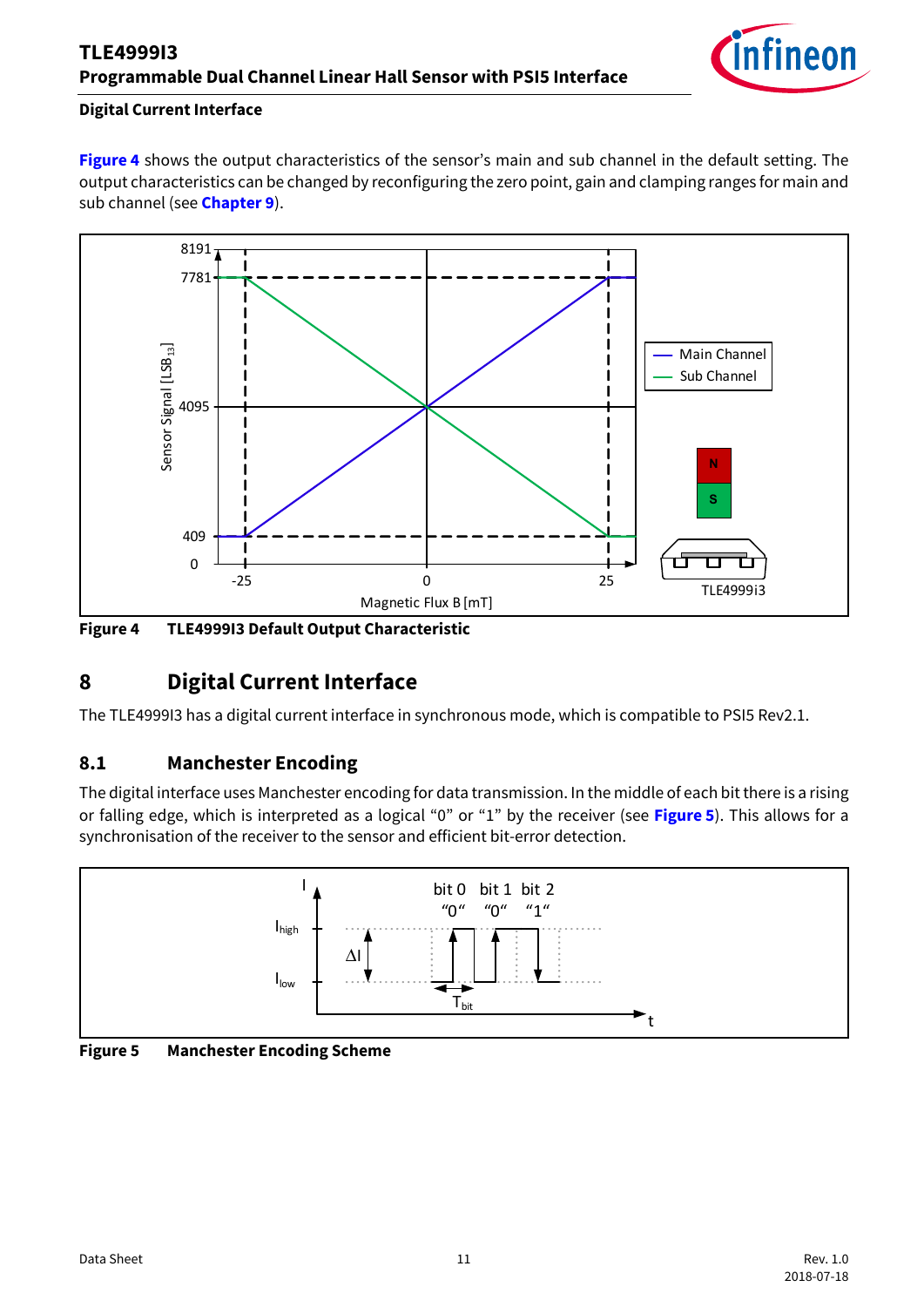

#### **Digital Current Interface**

### <span id="page-11-0"></span>**8.2 Communication Protocol**

The communication frame format of the TLE4999I3 is P10P-400/4H, with a bit rate of 189 kbps. After receiving a valid sync pulse, the sensor transmits four 10bit data messages, which contain the two measurement values of the main and sub channel, message counter and CRC checksum. Each message has two start bits and one parity bit.

The digital protocol has one common 7bit checksum that is calculated from all four messages.

|     | S <sub>1</sub> | S <sub>2</sub> | D <sub>0</sub>   | D <sub>1</sub>                                   | D <sub>2</sub> | D3               | D4                | D <sub>5</sub> | D6                 | D7          | D <sub>8</sub> | D <sub>9</sub> | P   |                    |     |       |  |  |
|-----|----------------|----------------|------------------|--------------------------------------------------|----------------|------------------|-------------------|----------------|--------------------|-------------|----------------|----------------|-----|--------------------|-----|-------|--|--|
| 1st | S              | S              |                  | <b>Main (upper 9 bits)</b>                       |                |                  |                   |                |                    |             |                | <b>RE</b>      | P   |                    |     |       |  |  |
|     |                |                | $\left[4\right]$ | [5]                                              | [6]            | [7]              | $\left[ 8\right]$ | [9]            | $\lceil 10 \rceil$ | $\sqrt{11}$ | [12]           |                |     |                    |     |       |  |  |
| 2nd | S              | S              |                  | Sub (upper 9 bits)                               |                |                  |                   |                |                    |             | <b>RE</b>      | P              |     |                    |     |       |  |  |
|     |                |                | [4]              | [5]                                              | $[6]$          | [7]              | [8]               | [9]            | $\lceil 10 \rceil$ | [11]        | [12]           |                |     |                    |     |       |  |  |
| 3rd | S              | S              | ID               | Sub (lower 4 bits)<br><b>Main (lower 4 bits)</b> |                |                  |                   |                |                    | <b>RE</b>   | P              |                |     |                    |     |       |  |  |
|     |                |                |                  |                                                  |                |                  |                   | [0]            | [0]                | 1]          | $\mathsf{[2]}$ | $\mathbf{[3]}$ | [0] | $\left[ 1 \right]$ | [2] | $[3]$ |  |  |
| 4th | S              | S              |                  | <b>7bit CRC</b><br><b>Counter</b>                |                |                  |                   |                |                    |             | <b>RE</b>      | P              |     |                    |     |       |  |  |
|     |                |                | [0]              | [1]                                              | [0]            | $\left[1\right]$ | [2]               | $[3]$          | $\left[4\right]$   | [5]         | [6]            |                |     |                    |     |       |  |  |

**Figure 6 Communication Protocol of the TLE4999I3.**

- Start bits (S1 & S2) : The PSI5 standard requires every frame to begin with two start bits that have the logical value "0".
- Main  $(9 + 4 \text{ bits})$ : Main channel measurement data (bit  $0 =$  LSB, bit  $12 =$  MSB).
- Sub  $(9 + 4 \text{ bits})$ : Sub channel measurement data (bit  $0 =$  LSB, bit  $12 =$  MSB).
- Counter: rolling message counter: 00 -> 01 -> 10 -> 11 -> 00 -> ...
- ID: Programmable sensor ID bit to identify sensors in module. Value configurable in EEPROM register.
- RE: Reserved bit. D9 has the same value as D5. This rule provides compatibility to the "data range" specification of the PSI5 standard
- CRC: 7bit Checksum
- P: Parity bit (even)

The 7bit Checksum is calculated using the generator polynomial  $x^7+x^3+1$  and the seed value 1010101<sub>B</sub>. The checksum is calculated from bits D0 to D9 of messages 1 to 3 plus bits D0 and D1 of message 4.

#### **Table 9 Data for CRC calculation**

| Seed (7 bit)  |            |            | Frame 1 (10 bit) Frame 2 (10 bit) Frame 3 (10 bit) Frame 4 (2 bit) |             | Append zeros |
|---------------|------------|------------|--------------------------------------------------------------------|-------------|--------------|
| $1010101_{R}$ | bits D0-D9 | bits D0-D9 | bits D0-D9                                                         | ∣bits D0-D1 | $10000000_R$ |

#### *Attention: The RE bit of the 4th data frame is not included in the 7bit Checksum.*

### <span id="page-11-1"></span>**8.3 Digital Interface timing**

After the sync pulse is received by the TLE4999I3, it sends the first data frame after the response time  $t_{\text{pn}}$ , which is measured from the beginning of the sync pulse (see **[Figure 7](#page-12-1)**). The TLE4999I3 outputs four data frames with a gap of  $t_{\text{gap}}$  between the frames.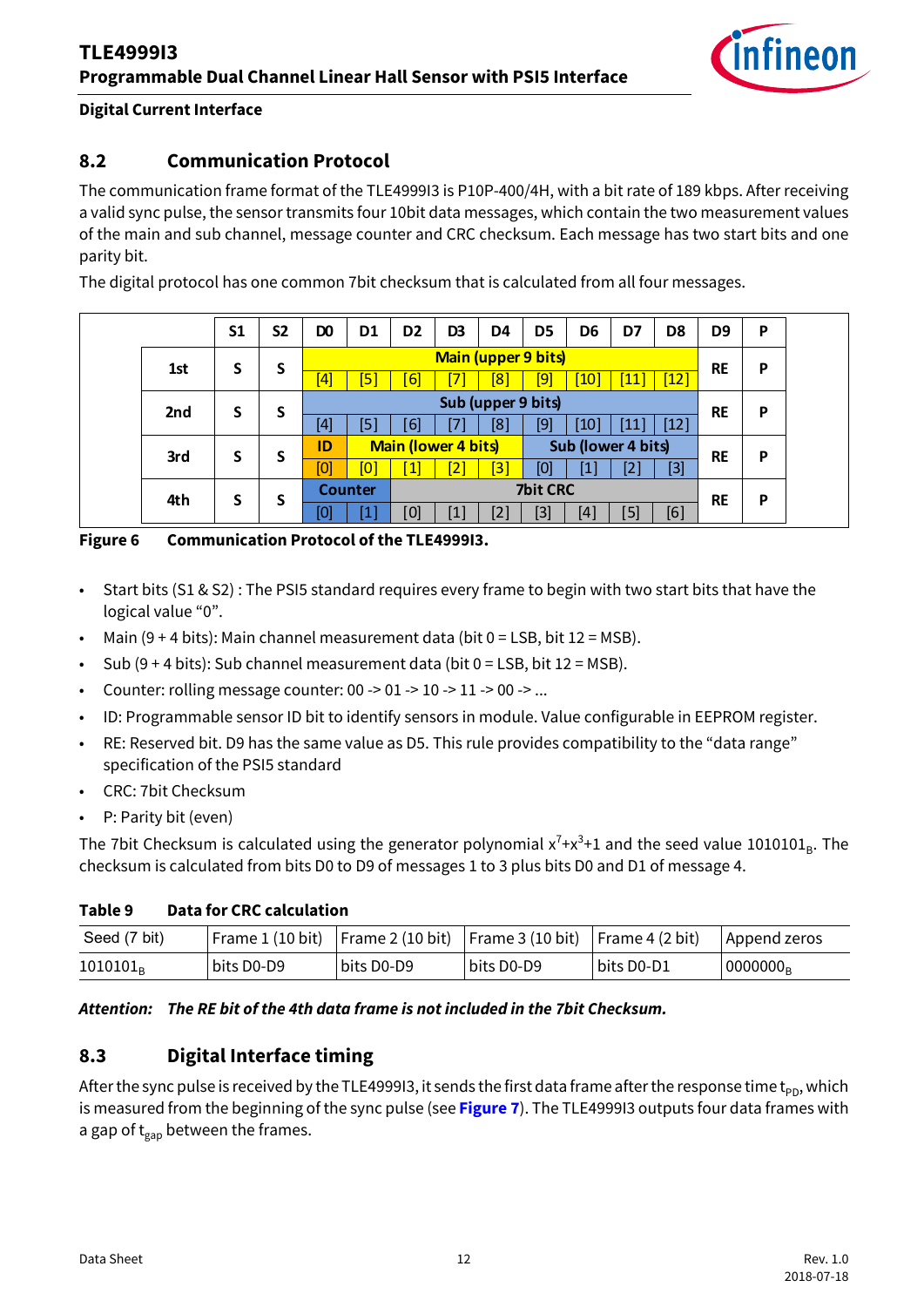### **TLE4999I3 Programmable Dual Channel Linear Hall Sensor with PSI5 Interface**



#### **Configuration and Calibration Parameters**



<span id="page-12-1"></span>**Figure 7 Digital Interface Timing**

#### **Table 10 Interface Timing characteristics of TLE4999I3**

| <b>Parameter</b> | Symbol               | <b>Values</b> |      | Unit | <b>Notes</b> |  |
|------------------|----------------------|---------------|------|------|--------------|--|
|                  |                      | Min.          | Typ. | Max. |              |  |
| Sync period      | <b>Sync</b>          | 400           | -    | -    | μs           |  |
| Data frame gap   | $\epsilon_{\rm gap}$ | 10            |      | 11.2 | μs           |  |

*Note:* Protocol delay and Protocol rise and fall times are configurable, the limits are defined in **[Table 12](#page-13-0)** 

### <span id="page-12-0"></span>**9 Configuration and Calibration Parameters**

The TLE4999I3 has several configurable parameters which are stored in the EEPROM. These parameters affect the interface timing parmeters. **[Table 11](#page-12-2)** gives an overview of the magnetic measurement parameters, which can be configured separately for main and sub channel. **[Table 12](#page-13-0)** shows the PSI5 interface parameters.

| <b>Parameter</b>                                                                                                                      | <b>Setting range</b>                       | <b>Note</b>                                             |  |  |
|---------------------------------------------------------------------------------------------------------------------------------------|--------------------------------------------|---------------------------------------------------------|--|--|
| Magnetic range                                                                                                                        | 25 mT (default)<br>$12.5 \text{ mT}$       |                                                         |  |  |
|                                                                                                                                       |                                            |                                                         |  |  |
| Gain                                                                                                                                  | $-5.435.42$                                | Gain value of +1.0 corresponds to typical               |  |  |
|                                                                                                                                       |                                            | 147.5 LSB <sub>13</sub> /mT sensitivity in 25 mT range. |  |  |
| Zero point                                                                                                                            | 0 LSB <sub>13</sub> 8191 LSB <sub>13</sub> |                                                         |  |  |
| Clamping low level<br>0 LSB <sub>13</sub> 8191 LSB <sub>13</sub><br>Clamping high level<br>0 LSB <sub>13</sub> 8191 LSB <sub>13</sub> |                                            | For default output clamping settings, see               |  |  |
|                                                                                                                                       |                                            | Figure 4.                                               |  |  |

<span id="page-12-2"></span>**Table 11 TLE4999I3 Magnetic Measurement Parameters for Main and Sub Channel**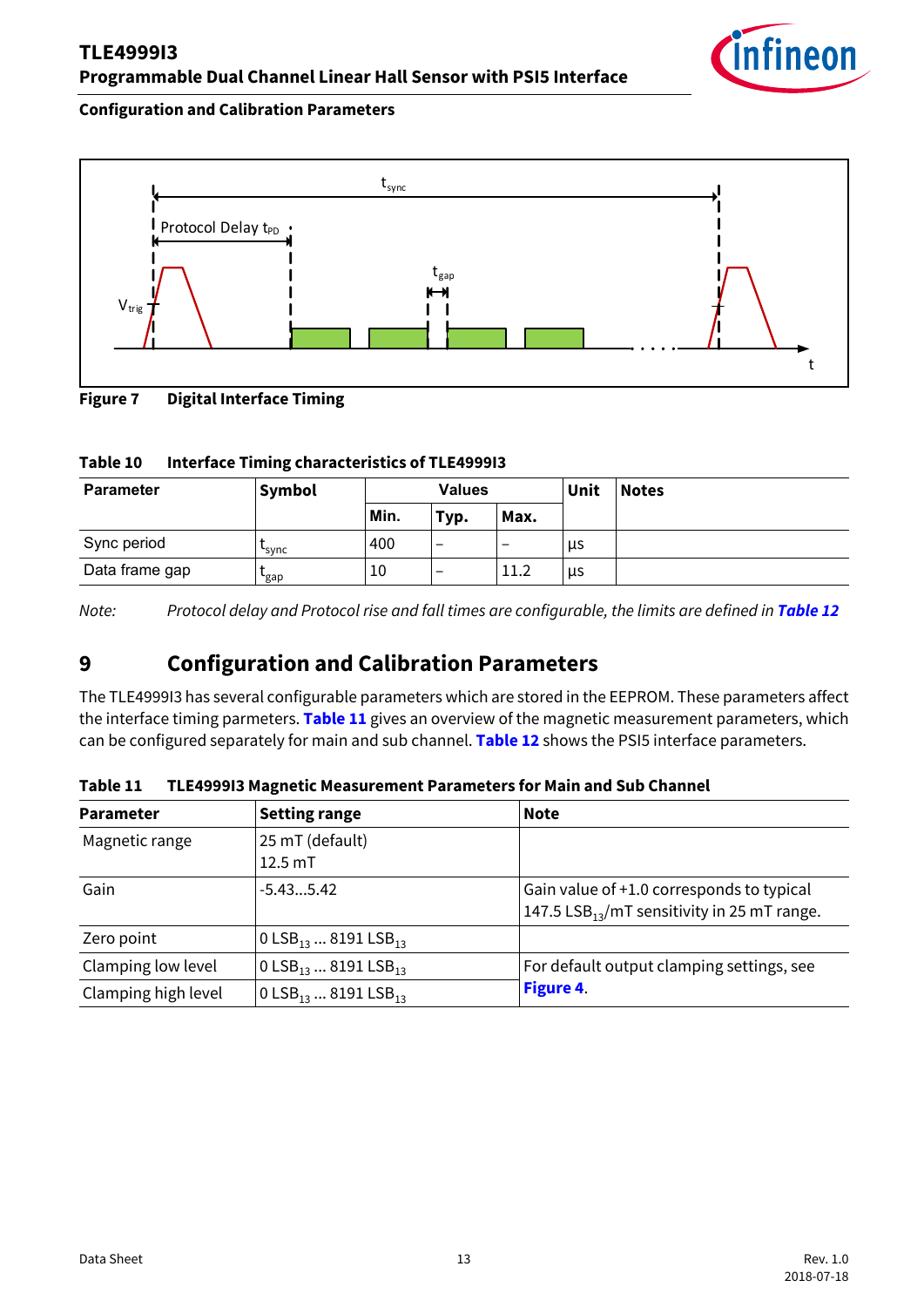

#### **Configuration and Calibration Parameters**

| <b>Parameter</b>                  | <b>Setting range</b>                                                 | <b>Note</b>                                |  |  |
|-----------------------------------|----------------------------------------------------------------------|--------------------------------------------|--|--|
| Bandwidth <sup>1)</sup>           | $0:$ Off <sup>2)</sup>                                               | Low-pass filter cut-off (-3 dB) frequency  |  |  |
|                                   | 1:80Hz                                                               |                                            |  |  |
|                                   | $2:160$ Hz                                                           |                                            |  |  |
|                                   | 3:200 Hz                                                             |                                            |  |  |
|                                   | 4:240 Hz                                                             |                                            |  |  |
|                                   | 5:320 Hz                                                             |                                            |  |  |
|                                   | 6:400 Hz                                                             |                                            |  |  |
|                                   | 7:470 Hz                                                             |                                            |  |  |
|                                   | 8: 500 Hz (default)                                                  |                                            |  |  |
|                                   | 9:650 Hz                                                             |                                            |  |  |
|                                   | 10:870 Hz                                                            |                                            |  |  |
|                                   | 11:980 Hz                                                            |                                            |  |  |
|                                   | 12:1070 Hz                                                           |                                            |  |  |
|                                   | 13:1270 Hz                                                           |                                            |  |  |
|                                   | 14:1380 Hz                                                           |                                            |  |  |
|                                   | 15:1530 Hz                                                           |                                            |  |  |
| 1 <sup>st</sup> order temperature | -2400 ppm/°C  5400 ppm/°C                                            | Second order user configurable temperature |  |  |
| coefficient TC <sub>1</sub>       |                                                                      | compensation                               |  |  |
| 2 <sup>nd</sup> order temperature | -30 ppm/ $^{\circ}$ C <sup>2</sup> 30 ppm/ $^{\circ}$ C <sup>2</sup> |                                            |  |  |
| coefficient TC <sub>2</sub>       |                                                                      |                                            |  |  |
| Reference Temperature             | 0°C  127°C                                                           |                                            |  |  |
| $\mathsf{T}_\mathsf{0}$           |                                                                      |                                            |  |  |

#### **Table 11 TLE4999I3 Magnetic Measurement Parameters for Main and Sub Channel**

1) Subject to oscillator variation ±5%.

2) Set programable low pass filter off, inherent filter of ADC stays on

#### <span id="page-13-0"></span>**Table 12 TLE4999I3 PSI5 Interface Parameters**

<span id="page-13-1"></span>

| <b>Parameter</b>                            | Symbol                       |      | <b>Values</b>   |      |    | <b>Notes</b>                                                                                                                |
|---------------------------------------------|------------------------------|------|-----------------|------|----|-----------------------------------------------------------------------------------------------------------------------------|
|                                             |                              | Min. | Typ.            | Max. |    |                                                                                                                             |
| Protocol delay <sup>1)</sup>                | $\mathfrak{r}_{\texttt{PD}}$ | 44   |                 | 299  | μs | configurable via EEPROM<br>setting (see TLE4999i User<br>Manual)                                                            |
| Protocol rise and fall<br>time <sup>1</sup> | Current slope                | 0.33 | $\qquad \qquad$ | ┸    | μs | with recommended application<br>circuit (see Figure 3);<br>configurable via EEPROM<br>setting (see TLE4999i User<br>Manual) |

1) Interface timing variation not included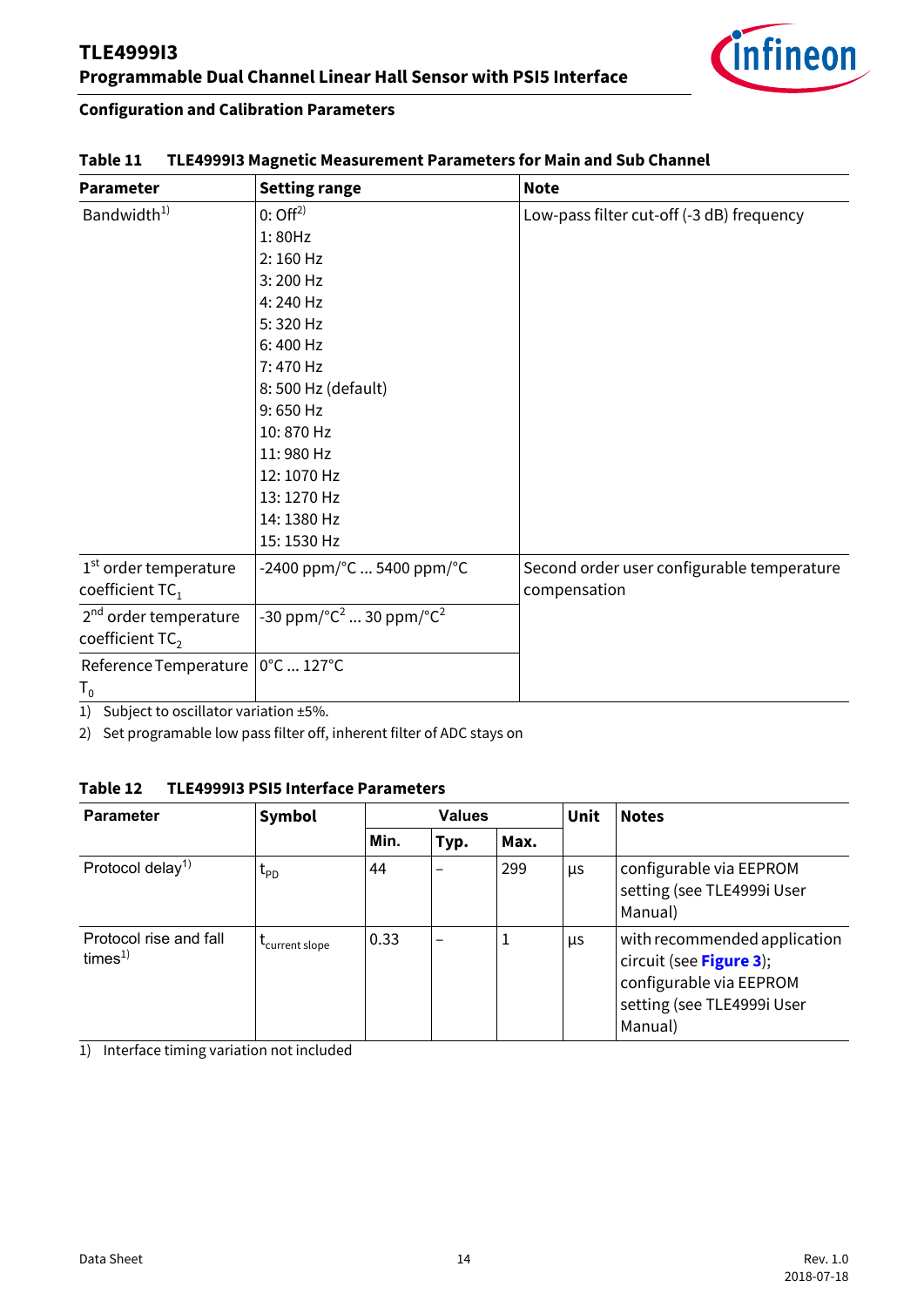

**PG-SSO-3-12 Package Outline**

## <span id="page-14-0"></span>**10 PG-SSO-3-12 Package Outline**

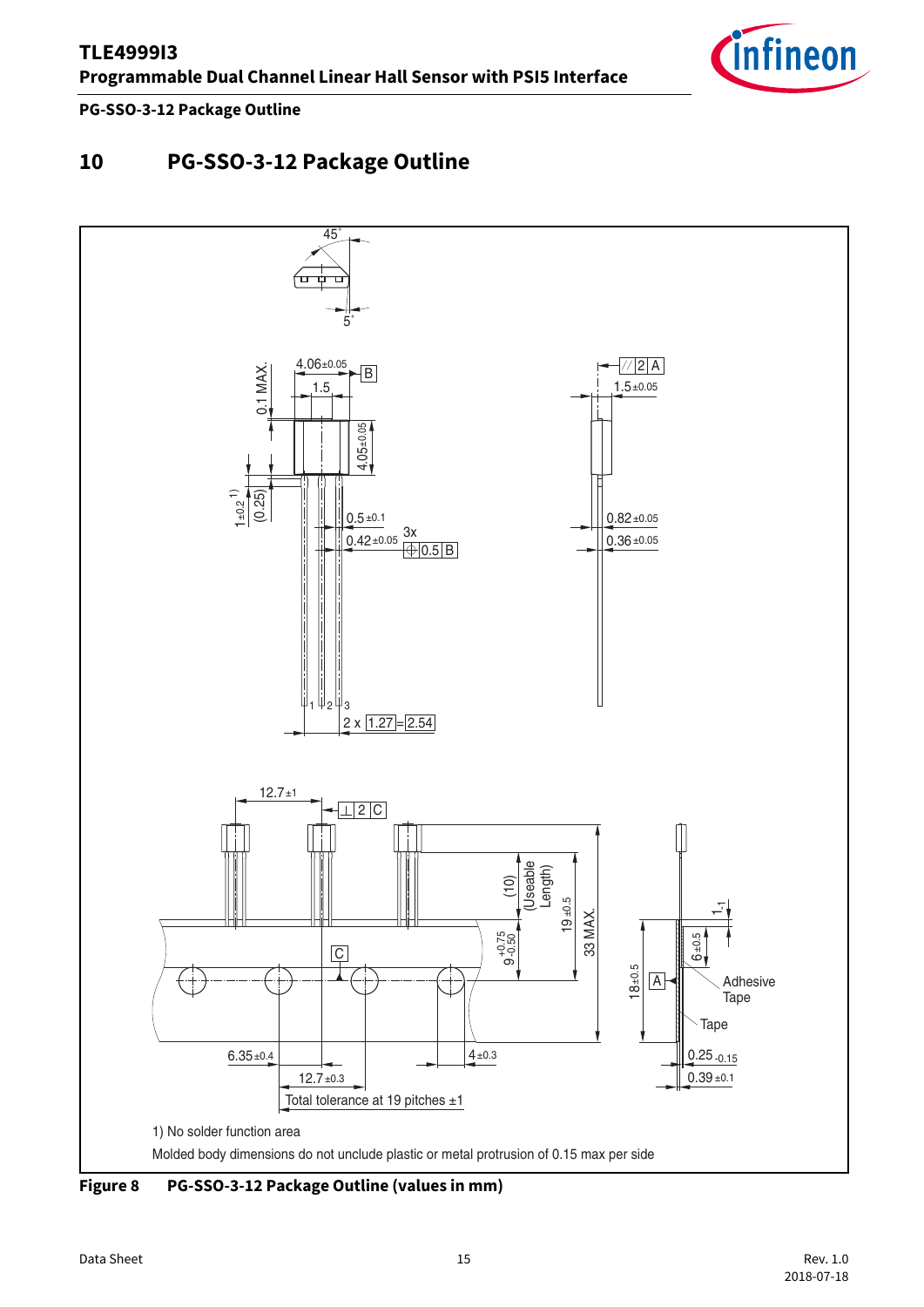

**Revision History**

## <span id="page-15-0"></span>**11 Revision History**

| <b>Revision</b> | <b>Date</b> | <b>Changes</b>       |
|-----------------|-------------|----------------------|
| 1.0             | 2018-07     | .<br>Initial version |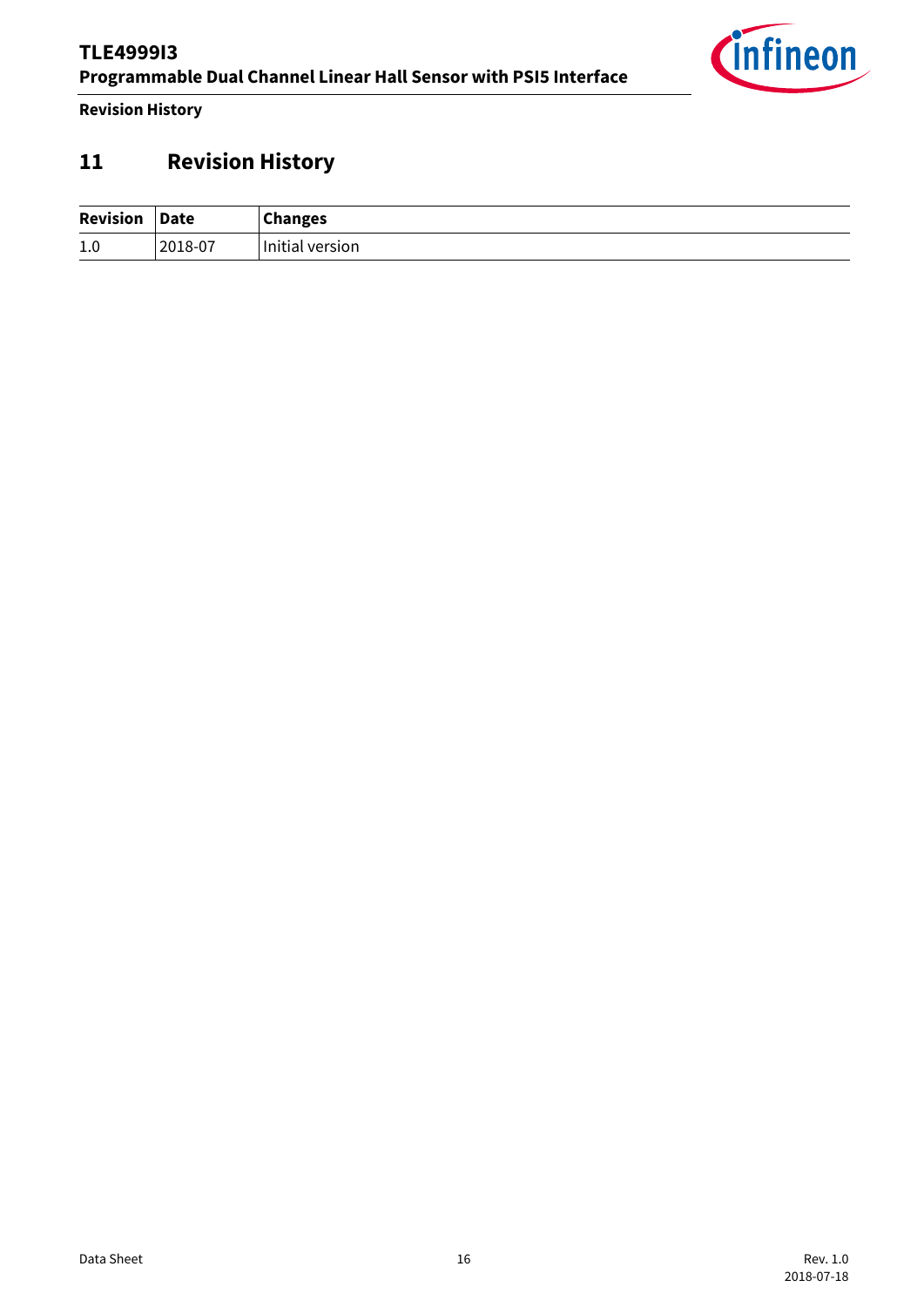

## **Terminology**

| A                              |                                                                                                                                |
|--------------------------------|--------------------------------------------------------------------------------------------------------------------------------|
| <b>ADC</b>                     | Analog to digital converter                                                                                                    |
| C                              |                                                                                                                                |
| <b>CBUF</b>                    | <b>Buffer capacitor</b>                                                                                                        |
| <b>CRC</b>                     | Cyclic redundancy check                                                                                                        |
| D                              |                                                                                                                                |
| <b>DSP</b>                     | Digital Signal Processing unit                                                                                                 |
| Е                              |                                                                                                                                |
| ECC                            | Error correction code to protect EEPROM content                                                                                |
| <b>EEPROM</b><br>(abbrev. EEP) | Electrically erasable and programmable read only memory - programmable memory for<br>sensor calibration and configuration data |
| G                              |                                                                                                                                |
| GND                            | Ground - ground line of sensor                                                                                                 |
| Н                              |                                                                                                                                |
| <b>HADC</b>                    | Hall analog to digital converter                                                                                               |
| HTS-ADC                        | Hall, temperature, stress analog to digital converter                                                                          |
| $\mathbf{I}$                   |                                                                                                                                |
| ID                             | Identification                                                                                                                 |
| L                              |                                                                                                                                |
| LP-Filter                      | Low Pass Filter                                                                                                                |
| <b>LSB</b>                     | Least significant bit                                                                                                          |
| Μ                              |                                                                                                                                |
| <b>MSB</b>                     | Most significant bit                                                                                                           |
| <b>MVS</b>                     | Margin voltage selector                                                                                                        |
| $\mathbf o$                    |                                                                                                                                |
| OUT                            | Current modulator output pin of the sensor                                                                                     |
| P                              |                                                                                                                                |
| PSI <sub>5</sub>               | Peripheral Sensor Interface 5                                                                                                  |
| PDL                            | Peripheral Data Line - combined supply and data input/output line of a PSI5 sensor                                             |
| <b>PWM</b>                     | Pulse-Width-Modulation                                                                                                         |
| R                              |                                                                                                                                |
| <b>RMS</b>                     | Root mean square                                                                                                               |
| <b>ROM</b>                     | Read only memory                                                                                                               |
| ${\sf S}$                      |                                                                                                                                |
| SICI<br>т                      | Serial Inspection and Configuration Interface - Programming interface of the TLE4999I3                                         |
| <b>TBD</b>                     | To be defined                                                                                                                  |